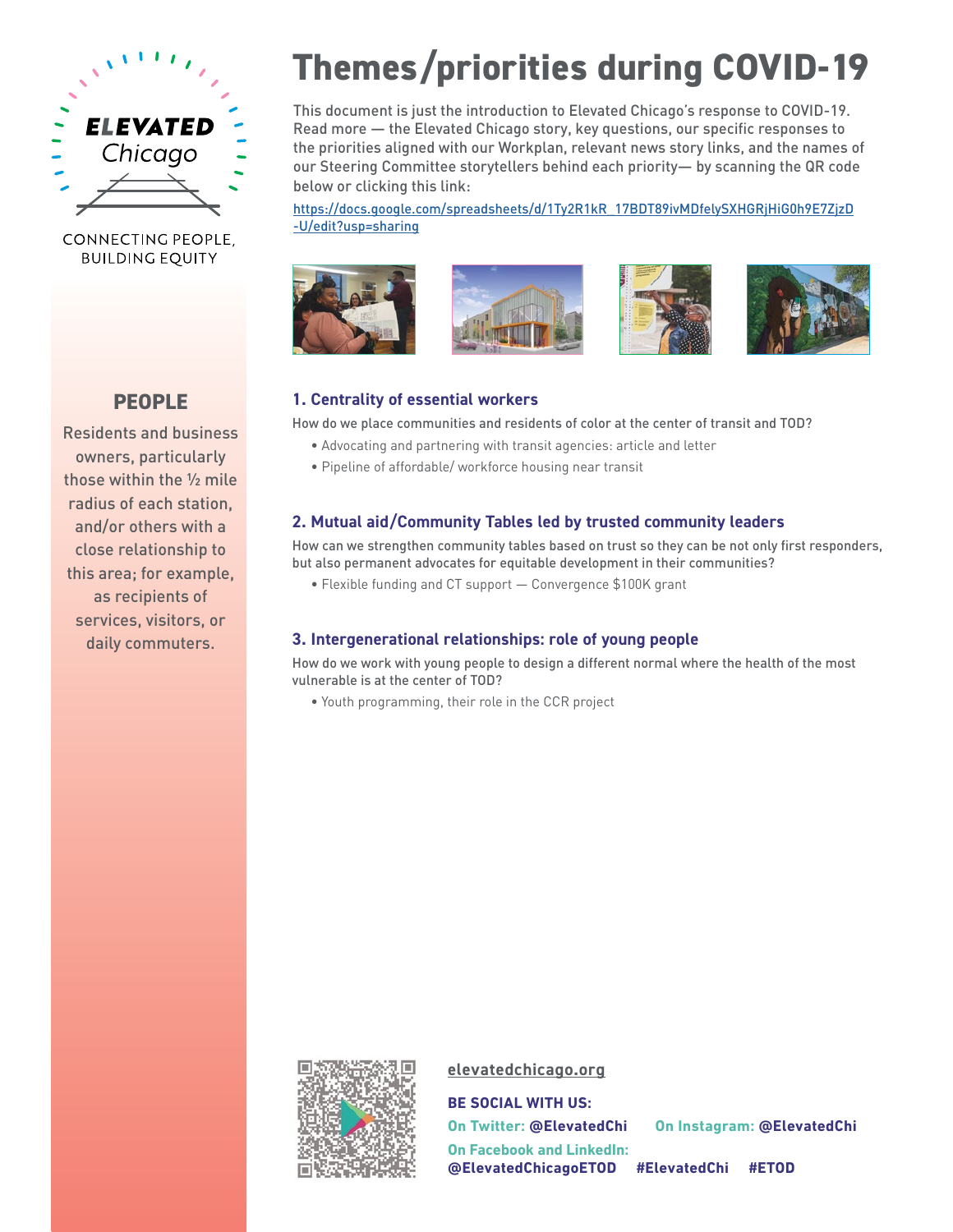

## CONNECTING PEOPLE. **BUILDING EQUITY**

**PLACE**

The built environment in the ½ mile radius of each station.

# **Themes/priorities during COVID-19**

This document is just the introduction to Elevated Chicago's response to COVID-19. Read more — the Elevated Chicago story, key questions, our specific responses to the priorities aligned with our Workplan, relevant news story links, and the names of our Steering Committee storytellers behind each priority— by scanning the QR code below or clicking this link:

[https://docs.google.com/spreadsheets/d/1Ty2R1kR\\_17BDT89ivMDfelySXHGRjHiG0h9E7ZjzD](https://docs.google.com/spreadsheets/d/1Ty2R1kR_17BDT89ivMDfelySXHGRjHiG0h9E7ZjzD-U/edit?usp=sharing) [-U/edit?usp=sharing](https://docs.google.com/spreadsheets/d/1Ty2R1kR_17BDT89ivMDfelySXHGRjHiG0h9E7ZjzD-U/edit?usp=sharing)









#### **4. Walkability and active transportation**

What does walkability mean in different communities?

• CDPH/PHMIC: 2nd year of walkability grants

#### **5. Density vs. crowding**

Are we doing our best to understand the contemporary housing needs (space, access to transit) of families?

- Our affordable housing pipeline provides:
- 1) family-size units in dense neighborhoods and
- 2) quality affordable housing in disinvested communities.
	- Examples from pipeline: Emmett St., IFF's housing and Garfield Green

## **6. The future of development**

How do we center health so future development makes us more resilient against pandemics and other health challenges and inequities?

- Esperanza Health Centers expansion grant
- Health impact assessments in our pipeline and capital screen
- eTOD in future comp plan
- CCR projects

#### **7. Transit vs. cars**

Is transit healthy (safe and clean)? Are cars safer? Why eTOD?

- Data and narrative change
- Environmental justice issue: covid-19 is a respiratory disease. Fewer polutants = healthier communities
- Real stories from community



## **[elevatedchicago.org](http://www.elevatedchicago.org)**

**BE SOCIAL WITH US:**

**On Twitter: @ElevatedChi On Instagram: @ElevatedChi On Facebook and LinkedIn: @ElevatedChicagoETOD #ElevatedChi #ETOD**